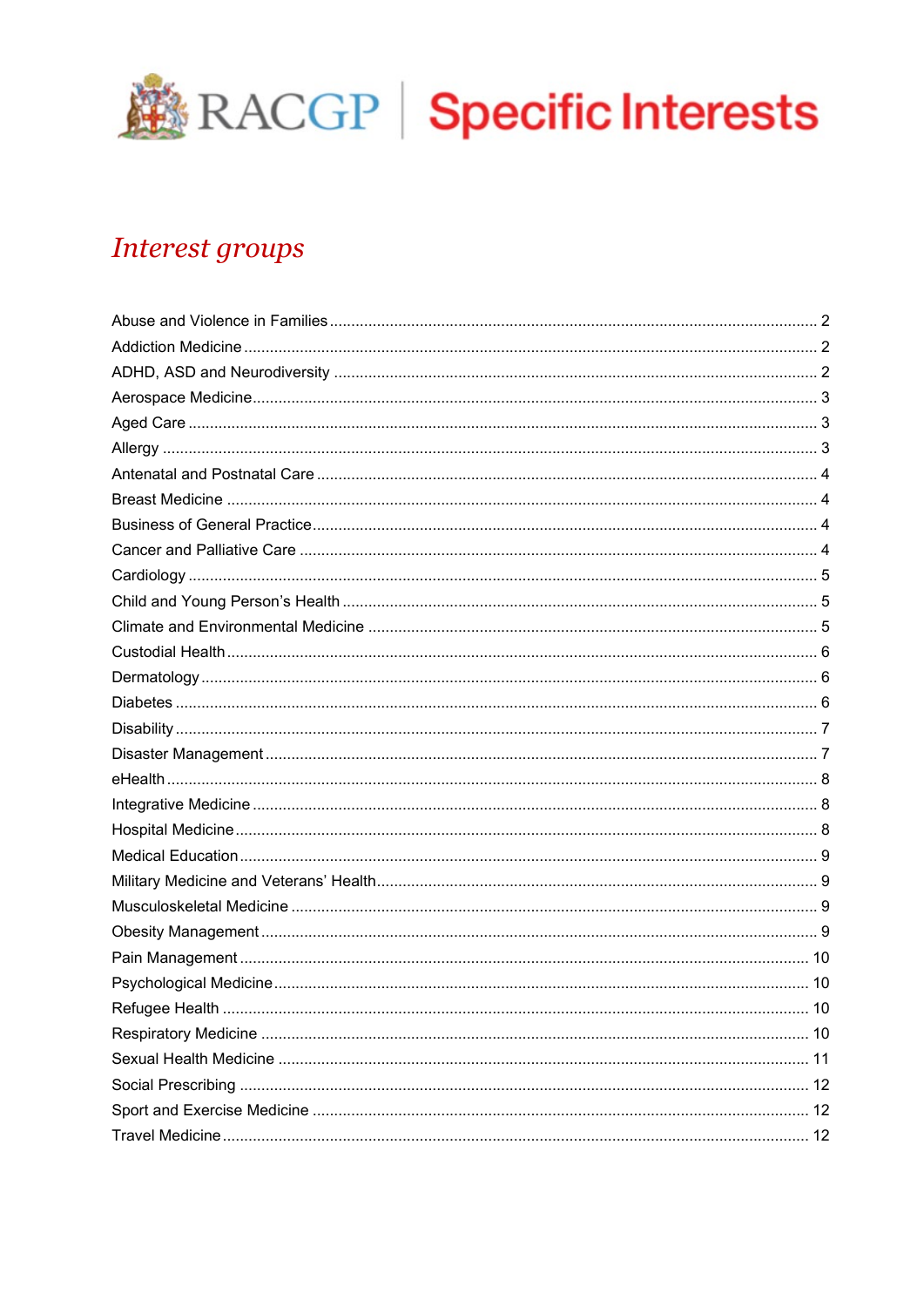# <span id="page-1-0"></span>**Abuse and Violence in Families**

The aims of RACGP Specific Interests Abuse and Violence in Families are:

- advocacy
- empowerment
- management
- prevention of violence.

This SI group encompasses all of the issues in the RACGP Manual *Abuse and violence: working with our patients in general practice* (White Book) and also involves those GPs that are working in the area of sexual assault forensics.

### <span id="page-1-1"></span>**Addiction Medicine**

Addiction medicine is an important part of general practice. The RACGP curriculum contains a section on this area of practice. It is apparent that there is a tiering of involvement in this area of general practice within the profession.

The SI group is for GPs who:

- have contact with drug and alcohol issues as part of typical general practice
- work in areas with a higher burden of drug and alcohol problems
- who choose to practice for all or part of their working week in environments specific to addiction either in a hospital or community setting.

The context in which a general practitioner engages in addiction medicine varies from state to state and is also dependent, to an extent upon the regulations imposed by the state and territories.

The role of this SI group is to develop the skill and knowledge set of doctors either in these areas of practice or for doctors seeking to enter practices with high presentation loads of addiction medicine through:

- developing professional development opportunities
- collaborating with other organisations to deliver training and education opportunities specific to addiction medicine
- collaborating to design and create educational resources for addiction medicine
- creating networks for GPs in addiction medicine offering peer support and peer education
- facilitating or driving more primary care research into addiction medicine to develop a sound evidence base relevant to the practice experience of doctors
- being a point of contact for GP advocacy and support in addiction medicine for representations to regulators and governments and in reverse, external organisations and governments to seek assistance or advice.

# <span id="page-1-2"></span>**ADHD, ASD and Neurodiversity**

Attention deficit hyperactivity disorder (ADHD) is a neurodevelopmental disorder causing a persistent pattern of inattention and/or hyperactivity and impulsivity. Contrary to popular belief, the symptoms do not disappear in adulthood. People do not 'grow out of it.' Like ADHD, ASD is a neurodevelopmental disorder. Whilst not as common as ADHD, its effects on the individual and their family are often even greater. It is also recognised that 50% of ASD individuals will have co-existing ADHD.

Symptoms of ADHD typically occur in the first 5-10 years of life. Comorbidities such as ASD, ODD, Dyslexia and Dysgraphia are common. Severe impacts on learning, behaviour and development are common. Current estimates place the number of ADHD children in Australia at 350,000. Adult ADHD is estimated to affect at least 3% of the adult population of Australia (500,000 individuals). Of that 3%, it is further estimated that 75% are unaware that they have the condition, and thus are both unassessed and untreated. These statistics, and their implications, are comparable in seriousness to the epidemic of maturity onset diabetes currently afflicting Australians.

GPs need to understand much more about ADHD and its broad ramifications in order to serve their communities. ADHD and ASD are poorly represented in undergraduate medical curricula across Australia.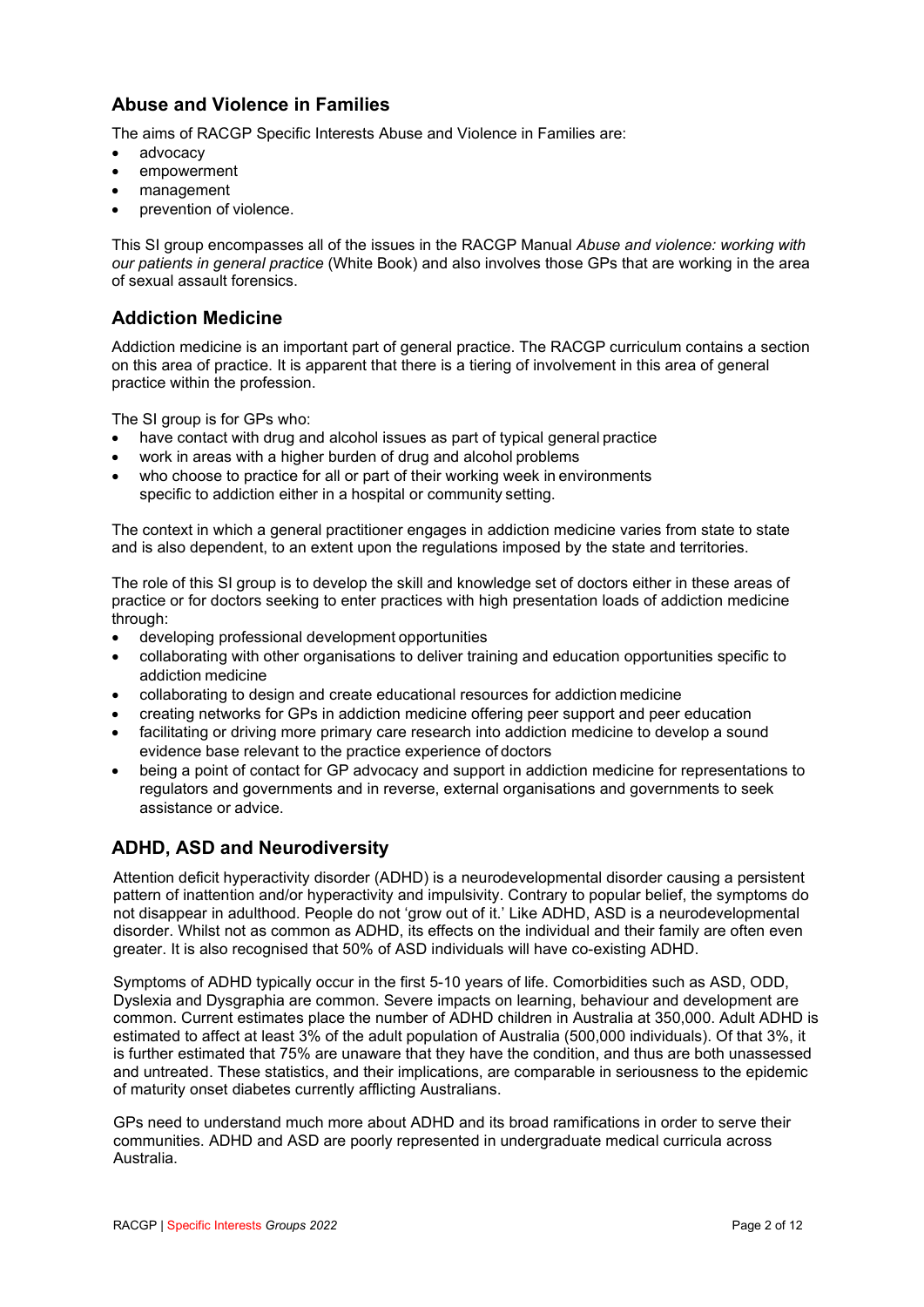A Deloitte Access Economics study, commissioned by the Australian Association of ADHD Upskilling of GPs in the diagnosis and management of ADHD and ASD is long overdue. There are insufficient Paediatricians and Psychiatrists to manage the caseload. Many patients could be managed within general practice, with only more complex cases being referred for shared care. Access to Paediatricians and Psychiatrists is often problematic, due both to extended waiting times and higher costs. Access to the public health system is typically difficult, and frequently non-existent.

Professionals (AADPA) in 2019, concluded that the annual cost to the Australian economy of untreated ADHD was in the order of \$20 billion per annum. Disproportionate numbers of ADHD individuals are to be found in custodial populations throughout Australia. Substance use disorder is also common.

#### <span id="page-2-0"></span>**Aerospace Medicine**

Travel by air is an important personal and social need for the Australian community, for example in maintaining contact with family or accessing health services remote from their homes. GPs are increasingly required to advise patients and their families regarding their fitness to fly as a passenger. At the same time, patients increasingly have multiple medical conditions that each may cause them to suffer a deterioration when exposed to the aviation environment and to air travel in a broader sense.

The GP needs to be able to make assessments in order to provide holistic care for patients, supporting not just their clinical outcomes but also these other social determinants of their health and welfare.

In 2018, GPs were invited by the Civil Aviation Safety Authority (CASA) to make a major contribution to aviation safety. GPs are now authorised to certify some private pilots to fly, through the application of the Commercial Driver's License Standards (The CASA Class 2 Basic Medical. Many GPs also perform examinations of patients flying recreational aircraft (RAAus) or parachuting.

In order for GPs to safely and effectively perform these roles, it is important for them to understand the aviation environment, the reasoning behind the medical standards for pilots, and how disease states can impact on a pilot's ability to safely fly. In terms of patient advocacy and support, the impact of the aviation environment on health and on chronic disease should be considered by GPs when assessing fitness to fly, in order to avoid in-flight emergencies for passengers and crew.

Medical defence organisations (MDOs) also acknowledge the importance of GPs having suitable qualifications and experience in performing their duties, and this includes in assessment of fitness to fly as pilot or passenger.

# <span id="page-2-1"></span>**Aged Care**

General practice, in setting the context of care under which it operates as 'person centered, continuing, comprehensive and coordinated whole-person healthcare to individuals and families in their communities', defines general practice as having, as part of its responsibility, a pivotal role in dealing with the health matters and complex co-morbidities that characterise the aging process. With Australian Institute of Health and Welfare statistics and industry projections still suggesting an aging population and the call for residential aged care places tipped to rise by in excess of 80,000 by 2020, there is clear evidence that the aged care impact on general practice is on an upward trend. In addition questions around end-of-life care, and the burden of chronic disease in the aging population, make this an important group within the RACGP, focusing on developments within the aged care, a very important tool.

The RACGP has a good understanding of its role in aged care and has historically been active in lobbying for better access to primary care for the aged. The RACGP curriculum statement sets the benchmark for the treatment of the aged in general practice. Both the advocacy and curriculum development activities of the RACGP are enhanced and supported by this SI group.

RACGPSI Aged Care is an active networking body and reference group for the RACGP, while feeding valuable experience into the development of educational activities and review of existing materials.

# <span id="page-2-2"></span>**Allergy**

RACGP Specific Interests Allergy acts as an educational support, reference group and networking body for general practitioners with an interest in allergy focused primary care and will also assist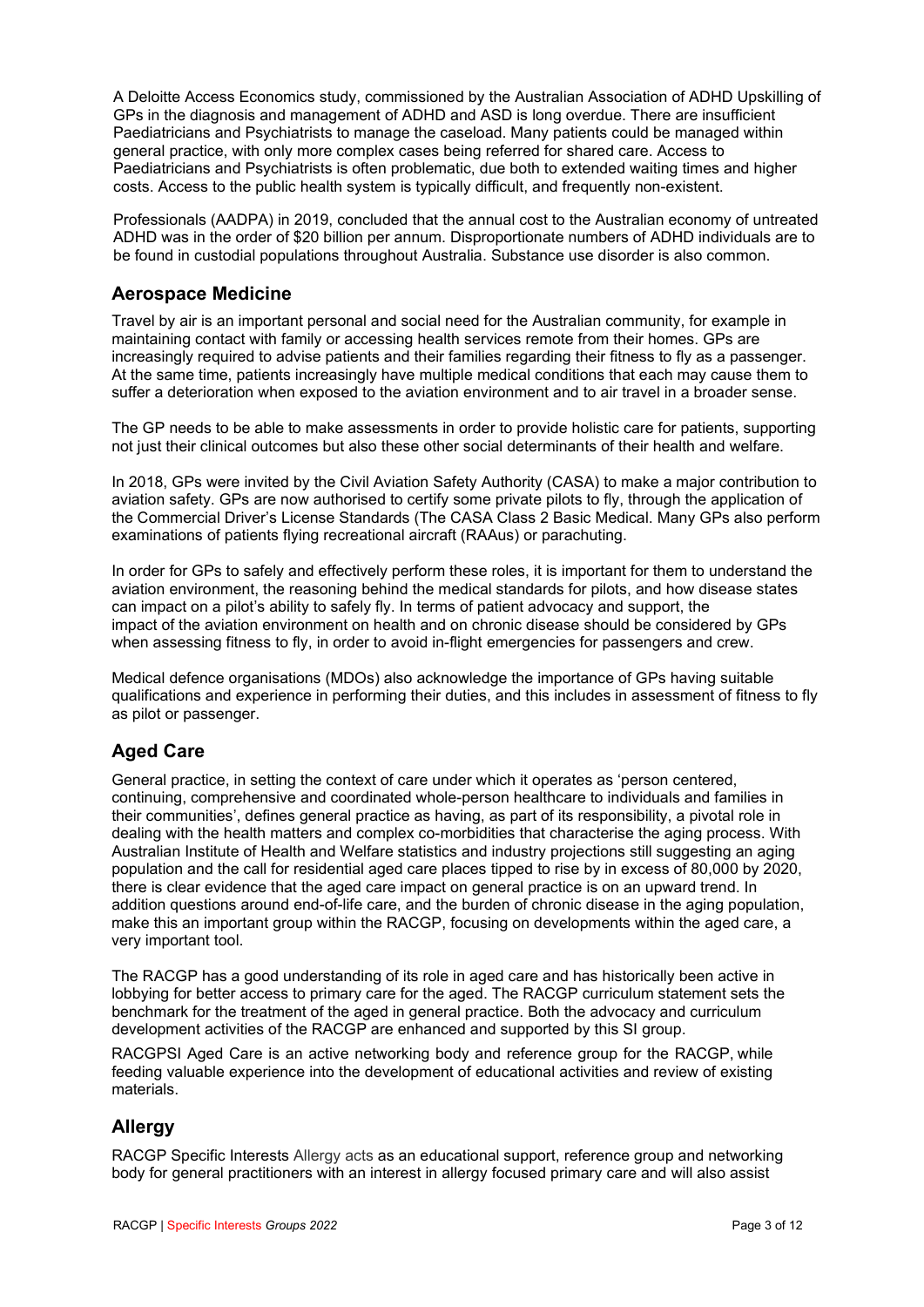external stakeholders in making decisions regarding allergy diagnosis and management in the Australian community.

Allergic diseases affect one in five Australians and the number affected is rapidly increasing. Combined with this rapid growth, allergic diseases may be deleteriously impacted as a consequence of delayed access to medical care and long waiting times for specialist care, especially in rural areas. In the past, the undergraduate teaching in this area has been limited or non-existent, leading to some primary care physicians feeling ill prepared to deal with these issues in their practice. Consequently, there is a need for a more unified approach to allergic diseases.

With this in mind the [National Allergy Strategy](http://www.nationalallergystrategy.org.au/) developed by the [Australian Society of Clinical](https://www.allergy.org.au/)  [Immunologists and Allergists](https://www.allergy.org.au/) (ASCIA), has flagged a shared care approach between general practitioners (GPs) and specialists in this area. Many allergic diseases could be managed in primary care with better education of GPs and the collaboration between GPs and specialist allergists could be greatly improved.

#### <span id="page-3-0"></span>**Antenatal and Postnatal Care**

General practitioners have a long history of involvement in antenatal and postnatal care, both as the hub of the primary care process as it exists in Australia and also as the custodian of the obstetric health and ultimately the delivery of a large segment of the uncomplicated live births in much of Australia's history.

This involvement was formally recognised in 1980 with the formation of the Joint Consultative Committee between the RACGP and the Royal Australian and New Zealand College of Obstetrics and Gynaecology to oversee the development and adoption of appropriate standards and skills maintenance for GPs who practice in this area. The administration of the JCCOG was ceded to RANZCOG in 2009.

Additionally, over the last two to three decades, there has been a shift in the level and quality of GP involvement in antenatal- delivery- postnatal care cycle as referral to specialist O&G and delivery in larger regional centres rather than small local hospitals has become the norm for many.

This SI group supports those members who so wish to discuss and share their skills in this area and expand their knowledge and that of their colleagues. GPs who still work in this area as part of their practice will benefit from the opportunity to network with fellow GPs.

#### <span id="page-3-1"></span>**Breast Medicine**

RACGP Specific Interests Breast Medicine works with breast physicians and general practitioners with a specific interest in breast medicine to provide opportunities, develop activities such as continuing professional development, and undertake research in this area to the benefit of our patient's health.

# <span id="page-3-2"></span>**Business of General Practice**

RACGP Specific Interests Business of General Practice is a resource for current practice owners to develop best practice standards and initiatives, share ideas and resources and to provide input to the College more broadly on practice management issues.

The group's objectives and responsibilities are to:

- provide comprehensive educational events to both existing and prospective practice owners
- encourage newly qualified GPs and Fellows to become practice owners
- provide mentoring and guidance to group members.

#### <span id="page-3-3"></span>**Cancer and Palliative Care**

Cancer is a common disease and a major health problem in Australia today and general practice plays a significant role, from prevention right through to survivorship or palliative care. At current rates, it is expected 1 in 2 Australians will be diagnosed with cancer by the age of 85.

This year, more than 534,000 new cases of cancer will be diagnosed in the Australian population. Of these, roughly 434,000 people will be treated for one or more non-melanoma skin cancers - two in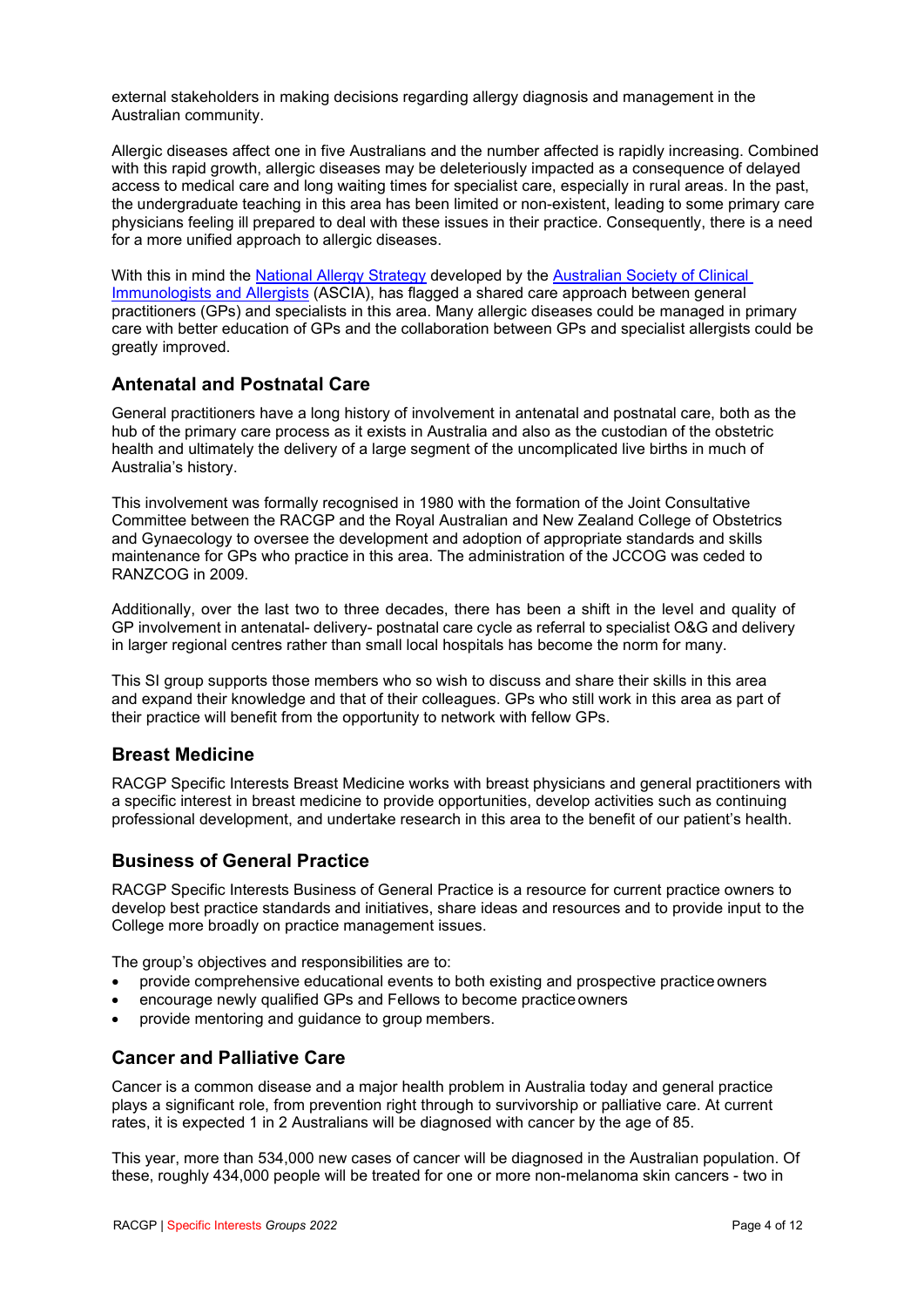three Australians will develop at least one of these cancers by the time they are 70. Although these are less serious, they can occasionally be fatal. Nearly 40,000 people will die from the other types of cancer.

Palliative care is an area of healthcare that focusses on the prevention and relief of patient suffering at all stages of disease. Palliative care is helpful for people with a wide range of life-threatening illnesses including cancer and other progressive illnesses. General practice has a key role in identifying patients who may benefit from a palliative care approach.

The aims of the SI group are to provide a:

- forum for discussion of aspects of cancer and palliative care specific to general practice
- forum for development, presentation and dissemination of research
- collective point of contact for the RACGP on topical matters relating to cancer and palliative care in general practice.

# <span id="page-4-0"></span>**Cardiology**

Approved by RACGP Council in June 2017, the aim of RACGP Specific Interests Cardiology is to increase awareness of the importance of appropriately managing cardiovascular disease (CVD) and assist general practitioners (GPs) to be better equipped in effectively treating CVD.

In 2014 – 2015 it was estimated that 4.2 million (22%) Australian adults aged 18 years and over had one or more CVDs.

The SI group will work with its membership to optimise patient outcomes in general practice, leading to minimising the progression of CVD in people through early detection, and also improving the quality of life of people living with CVD through appropriate medical intervention.

# <span id="page-4-1"></span>**Child and Young Person's Health**

GPs see 80% of the Australian population annually and patients under 15 years of age comprise approximately 23% of consultations. A study incorporating an examination of service utilisation by children, aged between 10 and 15 year in the six months prior to the study indicated that GPs had been consulted with regard to 45% of all children. This result is between four and 38 times higher than any other service.

Child and Young Person's Health has been formed to act as a communication and networking group for GPs and others engaged in this area of practice.

#### <span id="page-4-2"></span>**Climate and Environmental Medicine**

#### *(formerly Environmental Impacts in General Practice)*

The purpose of the RACGP Specific Interests Climate and Environmental Medicine is to promote the understanding of the impacts of climate change on health to GPs and encourage debate and discussion on the health issues arising from global climate change, which is widely recognised as the foremost environmental challenge of the 21st century.

Governments and other policy makers tend to look at climate change in isolation. The objectives of this group will be broaden the conversation and examine and promote the health co-benefits of good climate change policy, climate action and low carbon lifestyles. Even GPs who are climate change sceptics will accept that more walking and cycling and less consumption of processed food will have positive health benefits.

The RACGP has an important role to play in the promoting, educating and developing resources for GPs in Australia on the health responses to climate change.

The SI group's objectives and responsibilities are to:

- promote a forum and network among RACGP members interested in climate change and other environmental, both built and natural, impacts on health to encourage and facilitate professional development and collaboration
- advocate education and awareness on the impact of environmental policy on health to medical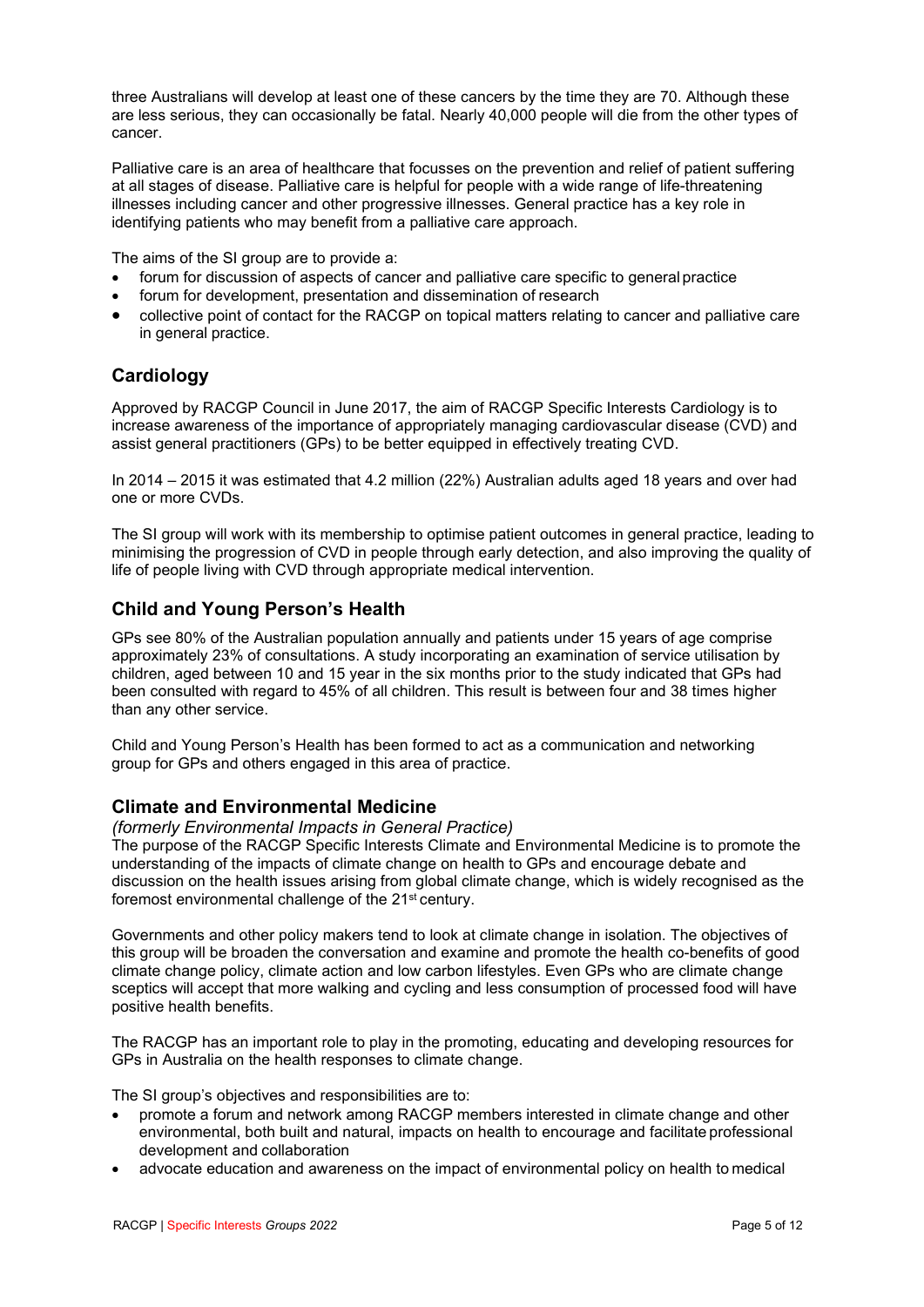students, general practice trainees and general practitioners in Australia

- establish links to support and promote the increased understanding of the adverse and beneficial impacts the environment and environments policies have health
- act as a resource point for the RACGP on environmental and climate change issues as they impact on general practice in Australia.

### <span id="page-5-0"></span>**Custodial Health**

This SI group was formed to assist those general practitioners who work in custodial settings (correctional facilities, police cells and detention centres).

People in custody suffer from a particularly high incidence of mental illness and substance abuse. They also tend to have a high burden of physical disease, a large number of medical risk factors and often little motivation or skills to address their problems. Working in such areas requires specific skills and resources.

The aims of the group are:

- networking for doctors working in these settings
- educational support
- standards for custodial settings
- standardising professional development needs in custodial settings in an evidence based manner and developing resources and opportunities
- defining where custodial medicine lay in the context of general practice and where the unique issues may sit
- working to develop a curriculum for doctors in the system and new to thesystem with formal recognition of area specific training
- creating the opportunity to develop evidence based best practice in Australian custodial settings
- a forum for development, presentation and dissemination of research
- to champion the needs of special subgroups within the environment including indigenous people, women, young people and the group of incarcerated people as a whole.

### <span id="page-5-1"></span>**Dermatology**

The purpose of RACGP Specific Interests Dermatology is to promote the understanding of the treatment and care needs of people living with skin and other dermatological problems to GPs, to encourage active debate and discussion on these health issues and develop appropriate resources for GPs.

The group's objectives and responsibilities are to:

- promote a forum and SI group for RACGP members committed to improving their understanding and service provision to people with skin disorders and facing other dermatological issues
- advocate education and awareness of the health and wellbeing needs of people with dermatology treatment needs to medical students, general practice registrars and general practitioners in Australia
- act as a resource point for the RACGP on dermatological treatment practices and emerging issues as they impact on general practice in Australia
- actively promote and support the role of the GP as the primary care giver for most dermatological conditions.

#### <span id="page-5-2"></span>**Diabetes**

RACGP Specific Interests Diabetes places emphasis on the central role general practice has in managing people with diabetes.

The aims of the SI group are to:

- Foster and support fellow GPs in diabetes management in general practice
- Develop and support quality education for general practitioners in diabetes care
- Develop and support research skill networks within general practice related to diabetes andits management
- Facilitate fellow GPs in practical implementation of quality standards of diabetes care in the community.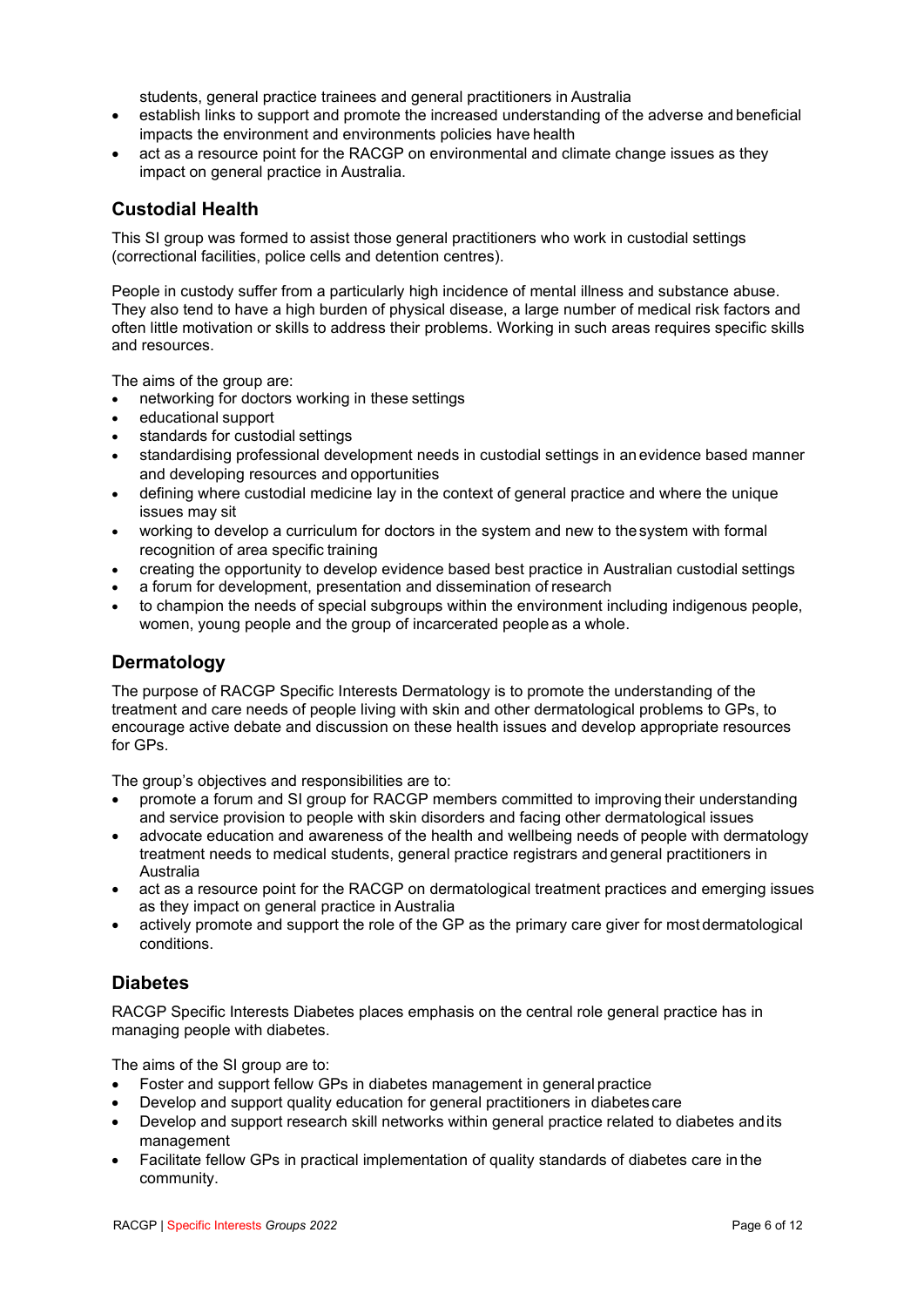#### *Living Well with Diabetes* - DVD

The group has copies of a DVD developed for patients with diabetes from a grant from an international philanthropic agency. This was under the auspices of the RACGP and Conrad Media and was endorsed by the RACGP and its Quality Care Committee.

If you would like any copies of this *Living Well with Diabetes* DVD and also copies for your patients, please [email a](mailto:nfsi@racgp.org.au) request to the faculty with the required number of copies. There is no charge for the booklet and DVD package.

#### <span id="page-6-0"></span>**Disability**

One of the six priority outcomes of the Australian Government's National Disability Strategy 2010- 2020 is 'people with disability attain the highest possible health and wellbeing outcomes throughout their lives' (Department of Social Services 2012).

GPs are the most common first point of contact for health issues for Australians with disability, as with all Australians. In 2012, 95% (or 3.8 million) of people with disability living in households visited a GP at least once for their own health in the previous 12 months, including 22% who saw a GP for urgent medical care. (AIHW, June 2015).

People with disabilities are particularly vulnerable to deficiencies in healthcare services. Depending on the group and setting, persons with disabilities may experience greater vulnerability to secondary conditions, co-morbid conditions, age-related conditions, engaging in health risk behaviours and higher rates of premature death. They also encounter a range of barriers when they attempt to access healthcare including prohibitive costs, limited availability of services, physical barriers, andinadequate skills and knowledge of health workers. (WHO, 2015)

The purpose of RACGP Specific Interests Disability is to promote the understanding of the needs of people living with disability to GPs, to encourage active debate and discussion on these health issues and develop appropriate resources for GPs.

The group's objectives and responsibilities are to:

- promote a forum and group among RACGP members committed to improving their understanding and service provision to people living with disability
- advocate education and awareness of the health and wellbeing needs of people living with disability to medical students, general practice registrars and general practitioners inAustralia
- support GP members in their understanding and role in the National Disability Insurance Scheme (NDIS)
- act as a resource point for the RACGP on disability issues as they impact on general practice in Australia.

# <span id="page-6-1"></span>**Disaster Management**

Disasters and major emergencies can cause injury, illness and death on a large scale. In order to manage these impacts effectively, the response by health services must be integrated with contemporary emergency management to ensure best practice from a proven model of management.

The primary objective of any general practice involvement in emergency management is to coordinate the provision of an appropriate and balanced primary care response by general practitioners and practices in a way that utilises their unique and community based medical knowledge and that maximises the effectiveness of their contributions while maintaining continuity of primary health care services and protects their safety as much as possible.

The RACGP has developed guiding materials to aid its members in dealing with disasters and their aftermath, maintaining and restoring primary care services to affected communities. RACGP Specific Interests Disaster Management supports the RACGP in its response to the needs of its members by:

- acting as a GP advisory/resource group to other bodies involved in disaster management
- facilitating the interface between general practice and established disaster response agencies
- providing a group of GPs who can offer support and education to other GPs / GP groups when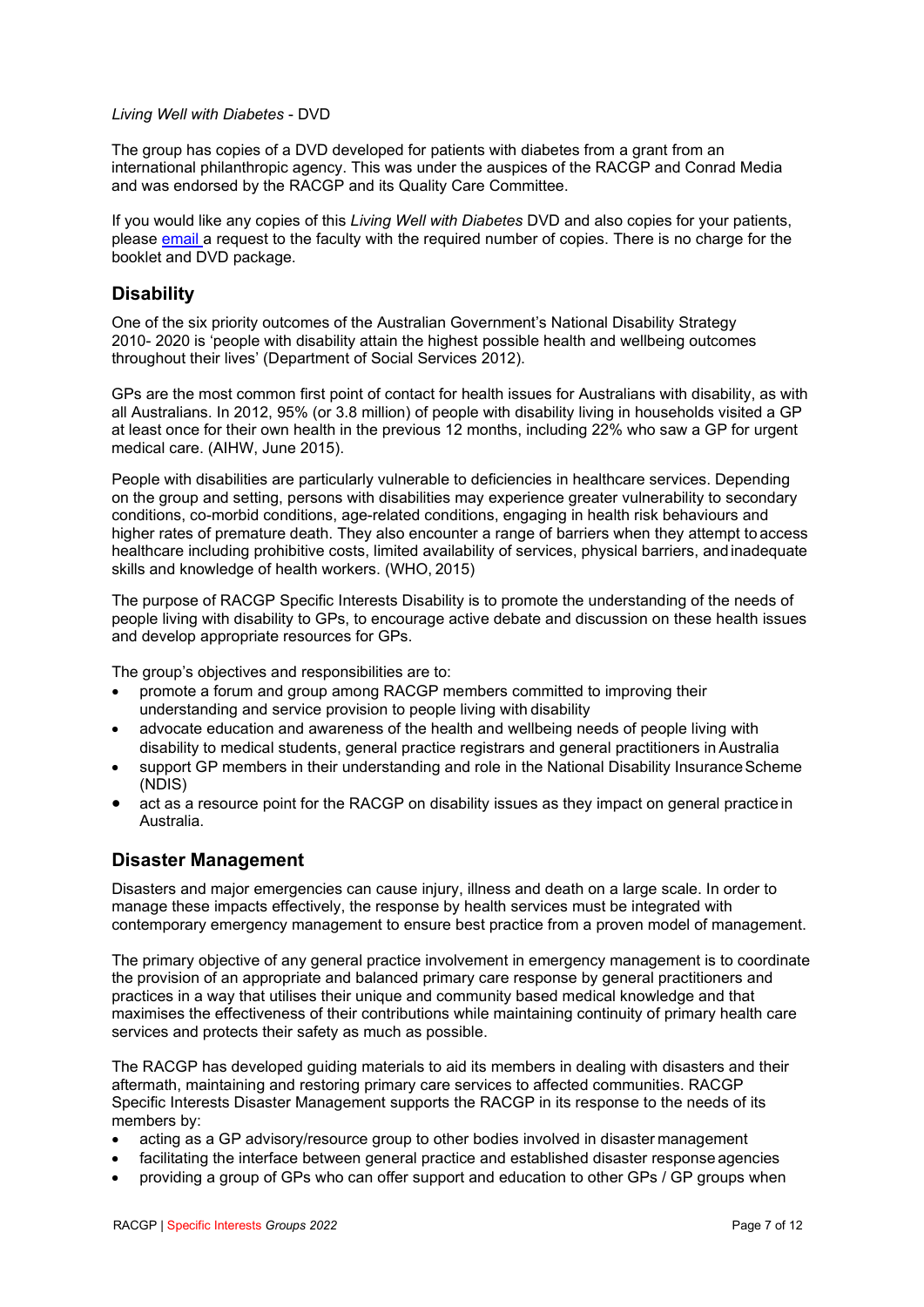disaster occurs

- developing international connections with GPs interested in disaster management to share best practice.
- assisting with ongoing upgrading of disaster resources for RACGP
- developing/offering/facilitating courses in disaster management
- developing a pool of GPs who can provide support to areas/communities affected by disaster.

The RACGP has developed, and continues to develop, resources and materials to support its members in delivery of quality patient care in all situations and under all conditions. There can be no greater strain on the delivery of whole person, coordinated care than the disruption associated with natural and man-made disasters. The RACGP continues to support its members by providing education, advocacy and services and this SI group complements the work already undertaken in supporting GPs in disaster situations.

#### <span id="page-7-0"></span>**eHealth**

Health Informatics has been defined by WHO as 'an umbrella term used to encompass the rapidly evolving discipline of using computing, networking and communications – methodology and technology – to support the health related fields', including general practice.

Health informatics and eHealth more broadly, is seen to be increasingly important in ensuring system efficiencies and improving quality of patient care, and the rise in computer use in general practice is responsible for creating the largest electronic database of clinical information in the country.

The introduction of new technologies into general practice presents challenges for GPs. Future developments in the areas of a national health record system, e-billing and telehealth will need to be monitored by GPs and practice teams. General practitioners must be mindful of the potential risks of information management, including security and privacy issues, and need to be familiar with computer security guidelines.

This SI group supports those members who wish to discuss and share their knowledge in health informatics with their colleagues.

The proposed aims of the SI group are to provide a:

- forum for discussion of aspects of Health Informatics specific to general practice
- forum for development, presentation and dissemination of research
- collective point of contact for the College on topical matters relating to health informatics in general practice.

#### <span id="page-7-1"></span>**Integrative Medicine**

Integrative medicine refers to the blending of conventional and complementary medicines and therapies with the aim of using the most appropriate of either or both modalities to care for the patient as a whole. Integrative medicine, like general practice, embraces and encourages a holistic approach to practice incorporating patient involvement in self-health care, prevention and lifestyle interventions. Integrative medicine encompasses more than complementary medicine, although the integration of complementary medicine is an important and obvious aspect of integrative medicine.

RACGP Specific Interests Integrative Medicine believes that its establishment within the RACGP is an important step toward acknowledging and supporting this important practice of health care. This working group reflects the philosophies and core values of the RACGP and believes that an RACGP supported Diploma in Integrative Medicine will complement the holistic centred learning of the FRACGP for those with an interest in this area of practice.

#### <span id="page-7-2"></span>**Hospital Medicine**

It is widely recognised that GPs play a key role in the provision of care in rural, outer urban and suburban hospitals. While emergency departments are the most common setting for their involvement, they can also provide ongoing medical care in general and speciality wards, obstetrics, mental health, drug and alcohol, custodial health, palliative care, intensive care and preadmission clinics.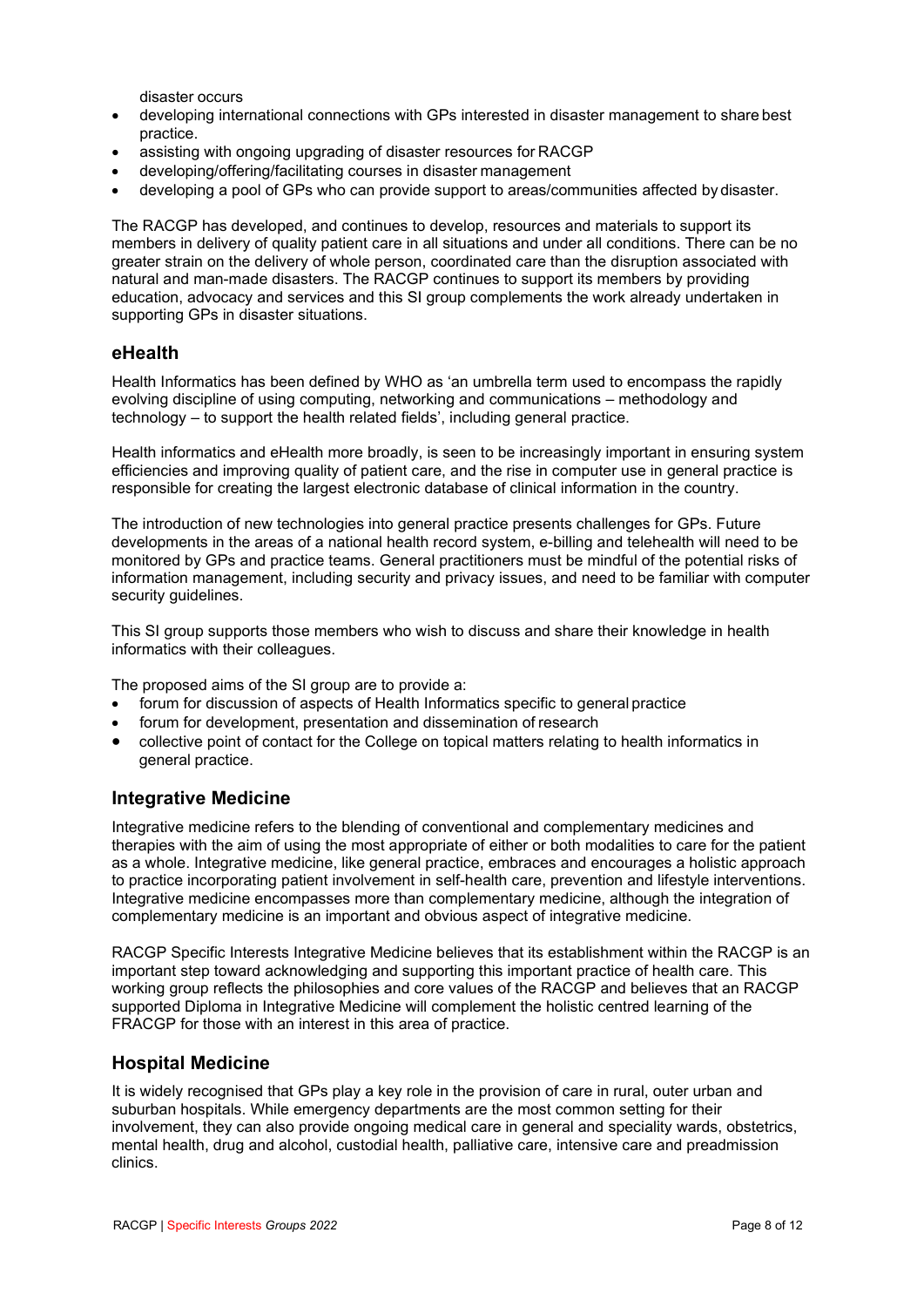The aim of the SI group is to provide a networking, communication and education mechanism for GPs and other medical practitioners working in hospital medicine. The group also seeks to increase awareness of the fact that GPs working in hospitals do not have clear links to other GPs working in other hospitals. Transfer of knowledge within the hospital sector is reliant on hospital and area health services deciding what is to be introduced at each hospital. Pragmatic, whole person patient management is, at least anecdotally, easier to implement with GPs working in hospitals either as the admitting doctor or as part of the hospital inpatient team.

# <span id="page-8-0"></span>**Medical Education**

The aims of RACGP Specific Interests Medical Education are to:

- act as a networking resource for members
- develop educational activities, standards and guidelines in medical education
- develop curriculum, assessment and qualifications in medical education.

# <span id="page-8-1"></span>**Military Medicine and Veterans' Health**

Military Medicine was originally formed as a Chapter in 2000 to foster formal relations between the Australian Defence Force (ADF) and the RACGP. Part of the SI group's objectives are to promote quality general practice within the ADF setting in accordance with accepted RACGP guidelines. The group also advises the RACGP on matters pertaining to the military aspects of general practice and assists as the consultative body concerning standards in general practice as applied to the ADF.

Membership of Military Medicine is open to all current financial Fellows, members and associates of the RACGP who are:

- current members of the ADF (both full-time and reserve)
- former members of the ADF (both full-time and reserve) who have given at least two years' effective service
- linked to the ADF as a civilian employee, contractor, involved in training ADF registrars, involved in determining RACGP standards for education or clinical practice, involved in research on ADF personnel or veterans or are employees of the Department of Veterans' Affairs
- a current financial member of the RACGP with a specific interest in military general practice.

Membership of the SI group requires a separate [application available here](https://racgp.au1.qualtrics.com/jfe/form/SV_abmBPP9SC2FoAZL) or forwarded on expression of interest.

# <span id="page-8-2"></span>**Musculoskeletal Medicine**

The objectives of RACGP Specific Interests Musculoskeletal Medicine are to:

- assist the College with musculoskeletal curriculum
- provide education for other medical and allied health colleagues
- promote the importance of optimal musculoskeletal health amongst the community
- provide input into standards and represent the RACGP on stakeholders groups.

# <span id="page-8-3"></span>**Obesity Management**

RACGP Specific Interests Obesity Management acts as an educational support, reference group and networking body for general practitioners with an interest in this area.

The *Australian NHMRC Clinical Practice Guidelines for the Management of Overweight and Obesity*  published in 2013, states that the prevalence of overweight and obesity is high and is continuing to increase, affecting more than 60% of adults and nearly 25% of children and adolescents. In addition, Obesity has been officially recognised as a disease by the American Medical Association, and as a result, health professionals globally are placing more emphasis on this chronic health condition.

Given that GPs are at the coalface of primary care, they are well placed to put preventative strategies into place. Furthermore, with adequate training they can identify high-risk patients and initiate management, in order to prevent these patients' obesity worsening +/- the development of weight related comorbidities. This not only has cost implications to the individual, but also to society as a whole. Our knowledge about obesity, the factors that contribute to weight gain, and the different treatment modalities are constant changing and evolving as further ongoing research into these areas is being undertaken. The SI group keeps up to date with and discusses a variety of evidence-based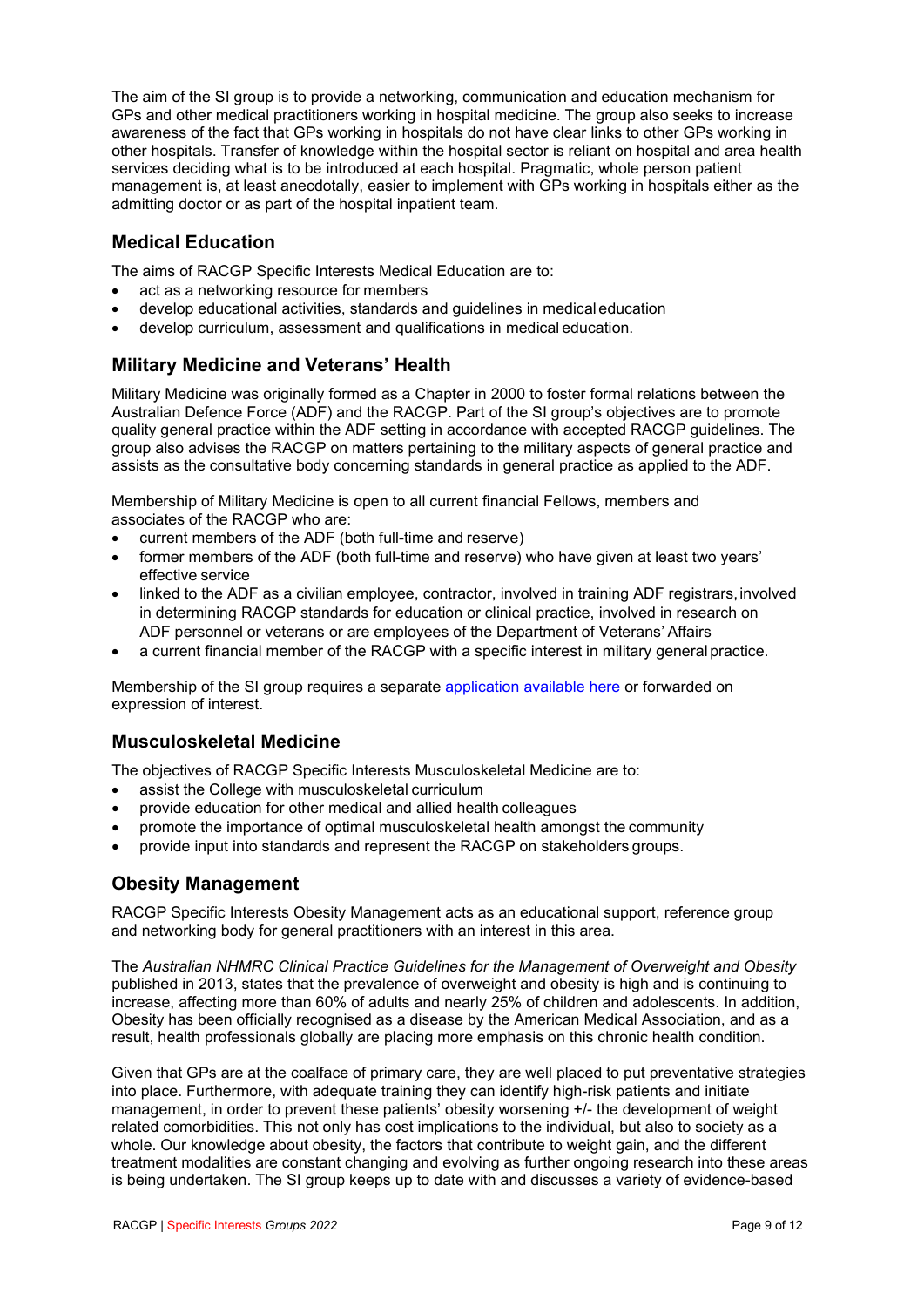therapies for obesity management.

#### <span id="page-9-0"></span>**Pain Management**

RACGP Specific Interests Pain Management's objective is to play a pivotal role in helping to achieve better outcomes for pain management in general practice. It aims to achieve this by producing high quality education, peer support, networking with key groups (such as pain management units (PMUs) and the National Pain Summit) and ultimately by working towards an RACGP Specific Interests diploma. The SI group encourages likeminded GPs to be a part of this dynamic group.

### <span id="page-9-1"></span>**Psychological Medicine**

Many members of the RACGP have a high level of training in Psychological Medicine related skills and are practising these skills for a large part of their working week. The training that they have undertaken is diverse with qualifications ranging from BoiMH Level 2 training through to Masters, Diploma or Certificate level university qualifications or else via independent training institutes in psychological methods. RACGP Specific Interests Psychological Medicine was established to bring this eclectic group of practitioners together under the auspice of the RACGP, which represents their background and identity.

The SI group is active and influential in the development, maintenance and recognition of enhanced knowledge and skills in the field of primary care based psychological medicine. This area of medicine, in which GPs provide the majority of the workforce and skill base, lacks a clear pathway to recognition for those GPs practising within the specific interest for some of their practice time. The successful development of an RACGP endorsed diploma will highlight a pool of enhanced skills providers within general practice that will not only offer better health outcomes to patients but can be used for training, supervision, mentoring, support and mental health policy development within the RACGP.

### <span id="page-9-2"></span>**Refugee Health**

This SI group's specific interest is refugee health and the primary role of the GP in seeing newly-arrived refugees for health assessments as well as caring for people of refugee background who are longer-term residents of Australia.

Each year around 13,750 refugees and humanitarian entrants settle in Australia through the government's refugee and humanitarian program, in addition to significant numbers of people of a refugee background arriving on other visa categories. Newly arriving refugees to Australia have lived in very poor circumstances for extended periods of time with limited access to health care, resulting in the need for comprehensive health assessment and often access to a number of primary health and specialist services for chronic and/or complex health concerns. Many have suffered torture and/or other forms of trauma, often over an extended period of time.

GPs play a crucial role as an introduction to healthcare in Australia through their provision of assessment, intervention and primary care and identifying issues requiring referral to specialist services and/or allied health care. Our skill set comprises knowledge and expertise in a range of areas including infectious and parasitic diseases, specialised mental health and trauma, nutritional deficiency, women's health, sexual and reproductive health and paediatric concerns, all with aspecific refugee focus.

The activities of the SI group are to:

- provide GP peer and student education on refugee health
- promote general practice research in refugee health
- assist in policy review and development based on our extensive frontline understanding ofissues
- provide mutual peer support and collaborative approaches to care
- liaise with other medical/health and settlement organisations and networks
- provide advocacy in terms of social justice and equality of access for this particularly vulnerable client group.

# <span id="page-9-3"></span>**Respiratory Medicine**

The impact of respiratory disease on patients, families, health services and society is significant, with lung disease accounting for 10.3% of the total burden of disease in Australia in 2010.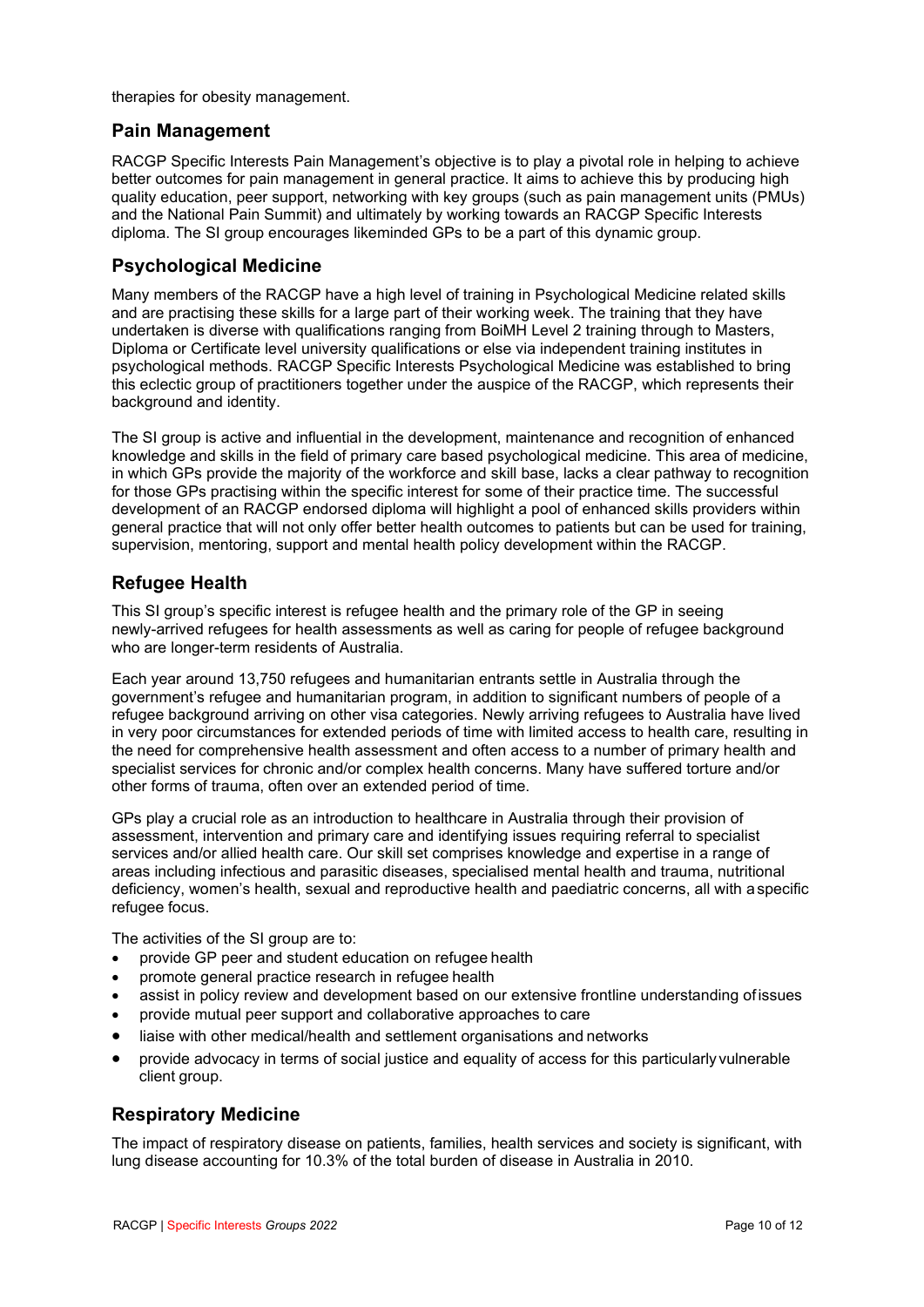The identification, assessment, diagnosis and treatment of most respiratory diseases is a primary care issue and, in Australia, respiratory conditions are believed to be the most commonly managed problems in general practice. Data from the Bettering the Evaluation and Care of Health (BEACH) survey of general practitioners suggest that respiratory conditions were managed in approximately one in five encounters from 2005–06 to 2014–15 (Britt et al. 2015). GPs manage both acute (eg upper and lower respiratory tract infections) and chronic respiratory disorders (eg asthma, chronic obstructive pulmonary disease and allergic rhinitis), have an important role in early detection of lung cancer and often co-manage conditions such as bronchiectasis, lung cancer and cystic fibrosis.

However, there remains challenges in the primary care management of even the more common obstructive respiratory disorders of COPD and asthma. There is ongoing diagnostic and management confusion in general practice despite Australia having some of the best primary care guidelines in the world for both of these disorders that have been developed and promulgated by non-government organisations such as the National Asthma Council of Australia (NACA) and Lung Foundation of Australia (LFA). For many years now both of these organisations have had the support of a GP based group General Practitioners Asthma Group (GPAG) but with limited numbers of members. Members of that group now feel that it would be more beneficial to not only GP colleagues but also the wider health and consumer community to have more formal links to the RACGP by establishing a Respiratory Medicine SI group.

The group works to widen the reach to fellow GPs who have an interest in respiratory medicine and encourage active contribution to improving the management of respiratory health in Australia.

Active links to current NGOs such as NACA, LFA, Asthma Australia and the asthma foundations will be sustained and strengthened as well as links to international organisations such as the International Primary Care Respiratory Group (IPCRG), the World Organization of Family Doctors (WONCA) and GP specific interest groups in other countries (UK, Netherlands, Norway, Sweden). Links to other entities working in the respiratory health arena (such as local health networks, Primary Health Networks, Federal Department of Health, research institutes and universities, and private organisations) will be pursued and fostered.

The aim of RACGP Specific Interests Respiratory Medicine is to support primary care to deliver high value patient centred respiratory care and will seek to achieve this through:

- educating primary care health professionals to deliver and influence respiratory care
- promoting and disseminating real life primary care research in respiratory conditions tosupport policy and education activities
- supporting the RACGP to campaign to influence policy and set standards in respiratory medicine, relevant to primary care nationally and locally: to be the leading professional voice of primary care in respiratory medicine.

This will be implemented by:

- being a responsive and action-orientated member SI group for the RACGP
- establishing links and partnerships with relevant respiratory organisations and professional bodies at local, national and international levels
- alerting SI group members to opportunities to sit on government and NGO committees to ensure primary care is appropriately represented
- responding to consultations on work relating to respiratory conditions managed in primary care eg COPD, asthma, respiratory allergy and flu, quality standards for respiratory conditions and respiratory health indicators
- ensuring input from a primary care perspective to consultations on guidelines for respiratory conditions, regardless of the organisations developing them
- putting forward primary care clinicians to represent general practice on any major local,national or global initiatives.

#### <span id="page-10-0"></span>**Sexual Health Medicine**

RACGP Specific Interests Sexual Health Medicine aims to raise the profile and role of GPs in the provision of high quality primary care within the domain of Sexual Health Medicine.

Australian GPs have a significant role to play in the provision of whole person, continuing and